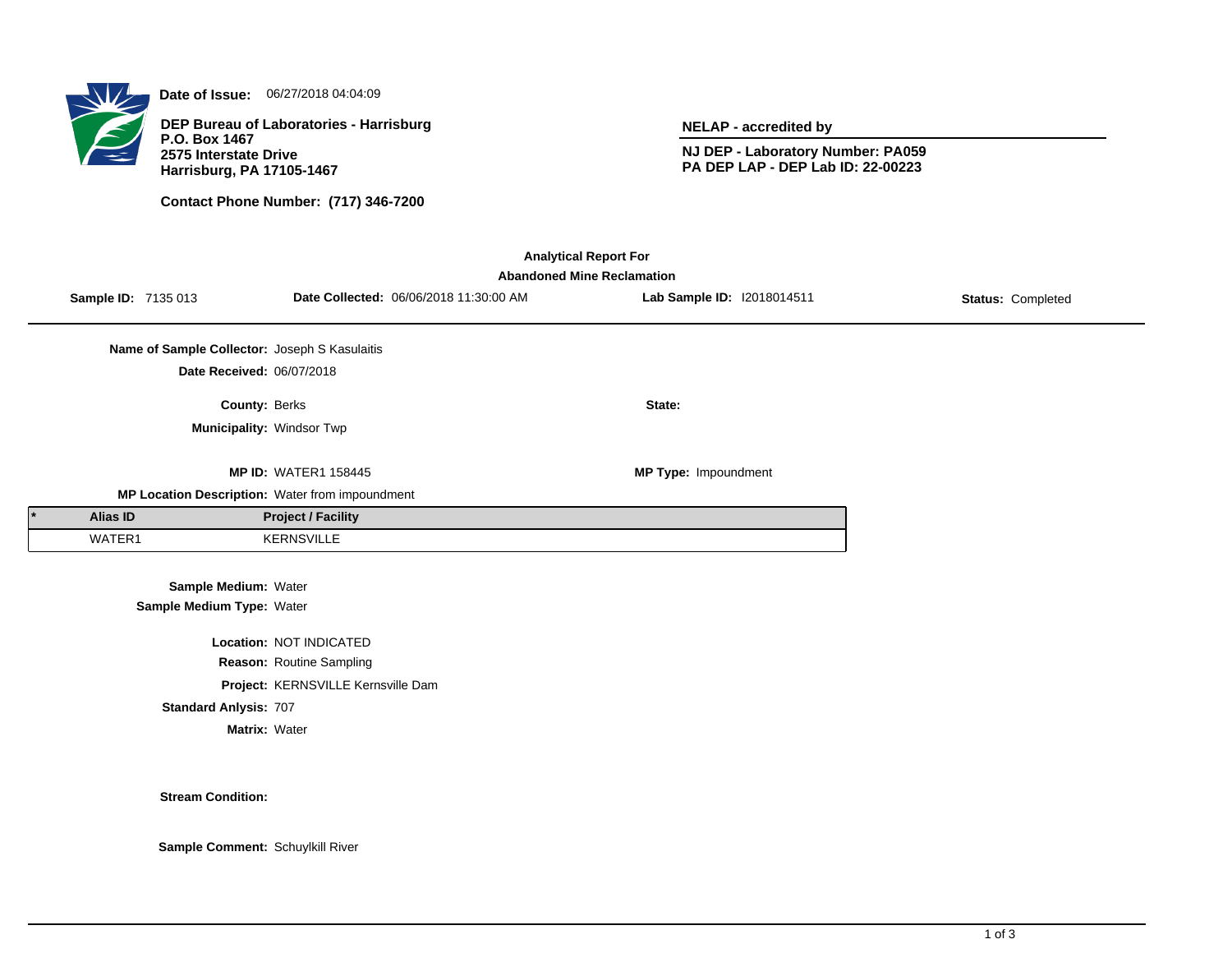## **Analytical Report For Abandoned Mine Reclamation**

| <b>Sample ID: 7135 013</b>                          | Date Collected: 06/06/2018 11:30:00 AM | Lab Sample ID: I2018014511    | <b>Status: Completed</b> |                    |
|-----------------------------------------------------|----------------------------------------|-------------------------------|--------------------------|--------------------|
| <b>Test Codes / CAS # - Description</b>             | <b>Reported Results</b>                | <b>Date And Time Analyzed</b> | <b>Approved by</b>       | <b>Test Method</b> |
| 00410M ALKALINITY AS CaCO3 @ pH 3.9                 | 40.4 MG/L                              | 06/07/2018 02:24 PM           | <b>MTUZINSKI</b>         | <b>SM 2320B</b>    |
| 01106A ALUMINUM, DISSOLVED (WATER & WASTE) BY ICP   | <200.0 UG/L                            | 06/08/2018 01:13 PM           | <b>CREITMEYER</b>        | EPA 200.7          |
| 01105A ALUMINUM, TOTAL (WATER & WASTE) BY ICP       | <200 UG/L                              | 06/08/2018 01:13 PM           | <b>CREITMEYER</b>        | EPA 200.7          |
| 01025A CADMIUM, DISSOLVED (WATER & WASTE) BY ICP    | <10.0 UG/L                             | 06/08/2018 01:13 PM           | <b>CREITMEYER</b>        | EPA 200.7          |
| 01027A CADMIUM, TOTAL (WATER & WASTE) BY ICP        | <10.0 UG/L                             | 06/08/2018 01:13 PM           | <b>CREITMEYER</b>        | EPA 200.7          |
| 00915A CALCIUM, DISSOLVED (WATER & WASTE) BY ICP    | 28.351 MG/L                            | 06/08/2018 01:13 PM           | <b>CREITMEYER</b>        | EPA 200.7          |
| 00916A CALCIUM, TOTAL (WATER & WASTE) BY ICP        | 28.017 MG/L                            | 06/08/2018 01:13 PM           | <b>CREITMEYER</b>        | EPA 200.7          |
| 01040A COPPER, DISSOLVED (WATER & WASTE) BY ICP     | $<$ 10 UG/L                            | 06/08/2018 01:13 PM           | <b>CREITMEYER</b>        | EPA 200.7          |
| 01042A COPPER, TOTAL (WASTER & WASTE) BY ICP        | $<$ 10 UG/L                            | 06/08/2018 01:13 PM           | <b>CREITMEYER</b>        | EPA 200.7          |
| 01046A IRON, DISSOLVED (WATER & WASTE) BY ICP       | <20 UG/L                               | 06/08/2018 01:13 PM           | <b>CREITMEYER</b>        | EPA 200.7          |
| 01045A IRON, TOTAL (WATER & WASTE) BY ICP           | 284.000 UG/L                           | 06/08/2018 01:13 PM           | <b>CREITMEYER</b>        | EPA 200.7          |
| 00925A MAGNESIUM, DISSOLVED (WATER & WASTE) BY ICP  | 15.522 MG/L                            | 06/08/2018 01:13 PM           | <b>CREITMEYER</b>        | EPA 200.7          |
| 00927A MAGNESIUM, TOTAL (WATER & WASTE) BY ICP      | 15.362 MG/L                            | 06/08/2018 01:13 PM           | <b>CREITMEYER</b>        | EPA 200.7          |
| 01056A MANGANESE, DISSOLVED (WATER & WASTE) BY ICP  | 346.000 UG/L                           | 06/08/2018 01:13 PM           | <b>CREITMEYER</b>        | EPA 200.7          |
| 01055A MANGANESE, TOTAL (WATER & WASTE) BY ICP      | 352.000 UG/L                           | 06/08/2018 01:13 PM           | <b>CREITMEYER</b>        | EPA 200.7          |
| 01065A NICKEL, DISSOLVED (WATER & WASTE) BY ICP     | <50 UG/L                               | 06/08/2018 01:13 PM           | <b>CREITMEYER</b>        | EPA 200.7          |
| 01067A NICKEL, TOTAL (WATER & WASTE) BY ICP         | <50 UG/L                               | 06/08/2018 01:13 PM           | <b>CREITMEYER</b>        | EPA 200.7          |
| 00403M pH Reported with 3.9 alk                     | 7.5 pH units                           | 06/07/2018 02:24 PM           | <b>MTUZINSKI</b>         | SM 4500-H+B        |
| ** Comment ** Holding Time Exceeded                 |                                        |                               |                          |                    |
| 00935A POTASSIUM, DISSOLVED WATER & WASTE) BY ICP   | 1.310 MG/L                             | 06/08/2018 01:13 PM           | <b>CREITMEYER</b>        | EPA 200.7          |
| 00937A POTASSIUM, TOTAL (WATER & WASTE) BY ICP      | 1.300 MG/L                             | 06/08/2018 01:13 PM           | <b>CREITMEYER</b>        | EPA 200.7          |
| 00955A SILICA, DISSOLVED (WATER & WASTE) BY ICP     | 6.908 MG/L                             | 06/08/2018 01:13 PM           | <b>CREITMEYER</b>        | EPA 200.7          |
| 00956A SILICA, TOTAL (WATER & WASTE) BY ICP*        | 6.974 MG/L                             | 06/08/2018 01:13 PM           | <b>CREITMEYER</b>        | EPA 200.7          |
| 00930A SODIUM, DISSOLVED (WATER & WASTE) BY ICP     | 12.967 MG/L                            | 06/08/2018 01:13 PM           | <b>CREITMEYER</b>        | EPA 200.7          |
| 00929A SODIUM, TOTAL (WATER & WASTE) BY ICP         | 12.885 MG/L                            | 06/08/2018 01:13 PM           | <b>CREITMEYER</b>        | EPA 200.7          |
| SPECIFIC CONDUCTIVITY @ 25.0 C<br>00095             | 349.00 umhos/cm                        | 06/07/2018 02:34 PM           | <b>MTUZINSKI</b>         | <b>SM 2510B</b>    |
| 00403T Temperature at which pH is measured          | 18.58 C                                | 06/07/2018 02:24 PM           | <b>MTUZINSKI</b>         | SM 4500-H+B        |
| 70508 Total Acidity as CaCO3 @ pH 8.3               | -26.80 MG/L                            | 06/07/2018 12:00 AM           | <b>JANJOHN</b>           | <b>SM 2310B</b>    |
| 00940A Total Chloride-Colorimetric                  | 18.0 MG/L                              | 06/14/2018 06:17 PM           | CRADEK                   | SM 4500-CL- E      |
| 70300U TOTAL DISSOLVED SOLIDS @ 180C BY USGS-I-1750 | 224 MG/L                               | 06/07/2018 12:12 PM           | <b>LWILKINSON</b>        | <b>USGS I-1750</b> |
| 00620A Total Nitrate Nitrogen-Colorimetric          | 0.80 MG/L                              | 06/07/2018 11:17 AM           | <b>TBEAR</b>             | EPA 353.2          |
| 00945A Total Sulfate-Colorimetric                   | 103.8 MG/L                             | 06/07/2018 12:30 PM           | LHREHA                   | EPA 375.2          |
| TOTAL SUSPENDED SOLIDS<br>00530                     | $<$ 5 MG/L                             | 06/07/2018 10:18 AM           | <b>LWILKINSON</b>        | <b>USGS I-3765</b> |
| 01090A ZINC, DISSOLVED (WATER & WASTE) BY ICP       | 10.000 UG/L                            | 06/08/2018 01:13 PM           | <b>CREITMEYER</b>        | EPA 200.7          |
| 01092A ZINC, TOTAL (WATER & WASTE) BY ICP           | 10.000 UG/L                            | 06/08/2018 01:13 PM           | <b>CREITMEYER</b>        | EPA 200.7          |